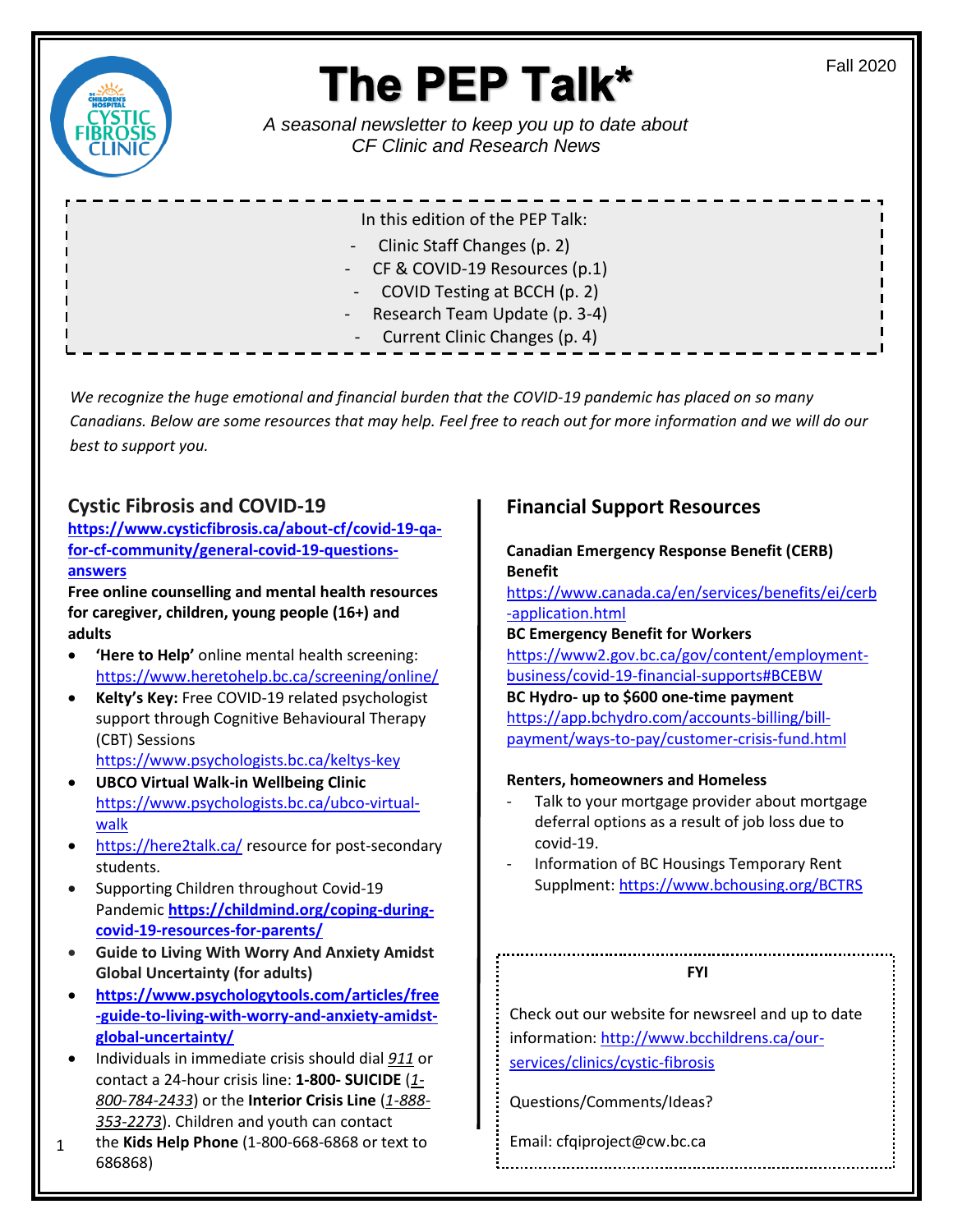# **Information about the COVID Testing Clinic at BCCH**

- Open 7 days a week from 08-18:30 hrs for children and adults
- The clinic can only be entered from outside, at Entrance 17. The interior connection has been blocked.
- Patient/caregiver should call 604-875-2154 prior to going to the clinic. Only symptomatic patients, however mild, will be tested. A nurse will screen and register the patient and then the patient can attend the clinic.
- Patient/caregiver should bring their Care Card.
- There are designated parking spots outside the COVID clinic entrance for patient parking.
- Nurses are available by phone between 08 18 hrs for screening and booking appointments.

NOTE: **For individuals ages 11 years and older\*, the test is a new "Swish/Gargle/Spit" test** instead of a nasal swab (\*currently being validated for children younger than 11).

Dr. Henry recently announced that this gentler test is now available province-wide, for children.

To help children who require an NP (nasal) swab, please visit our hospital website: <http://www.bcchildrens.ca/about/news-stories/stories/helping-children-through-a-covid-19-test>

### **CF Clinic Staff Changes**

#### Staffing Changes in the Newborn Screening Office

Starting September  $7<sup>th</sup>$ , 2020, Vanessa McMahon will be taking a one year leave of absence to complete the Nurse Practitioner Program through the University of Victoria. We will really miss Vanessa but wish her many happy hours of studying. Dorothy (Dot) Chow will temporarily transfer from the main CF Office to cover Vanessa's role. Dot will work Tuesday, Thursday, Friday and Caroline Burgess will continue to work Monday, Tuesday, and Wednesday. In addition, Paula Howorth will provide intermittent nursing coverage to support the program.

Welcome Emily Worden, CF Clinic Nurse *Emily has joined our team as the CF Clinic Nurse as Dot Chow transitions to the Newborn Office.* 

for hikes and making pottery.

Please welcome Emily!

I have been working at BC Children's Hospital since 2016. I started out on the Inpatient Nursing Resources Team and then I took a position as a surgical nurse on T6. In 2018 I joined the Ambulatory Nursing Resource Team, working mostly in the Endocrine and Gender clinic. I am excited to now be joining the CF team and looking forward to getting to meet our clinic patients

and families. In my spare time I enjoy getting outside

# **Welcome to our New Fellows!**



**Dr. Bobby Ruge:** I have been a general pediatrician with an interest in respirology for 5 years in a busy district hospital in South East London. Prior to that I completed my core pediatric training in North London, where I have lived for 10 years. I am originally from the North West of England, famous for its football club which I support. I enjoy going out for walks, reading and spending time with my family. I also have an interest in cinema and in the past have made numerous short films. I am excited about joining the team and learning more about pediatric respirology, as well as embracing the Canadian way of life.



**Dr. Rica Dela Paz:** I come from the Philippines. I spent my early years down south where the beaches are lovely. Grew up surrounded by pineapple fields but ended up loving the city more. I've been a general pediatrician for the past 4 years. In that time, my practice has revolved around kids presenting with respiratory symptoms. I learned a lot from my observership here back in 2018 and I'm very excited to be back to complete this fellowship. It has not been the easiest getting here with the pandemic, but like everyone stuck at home I have been trying to learn a few life skills (i.e cooking). I am very excited to experience the outdoors and hopefully get to ski while I'm here.

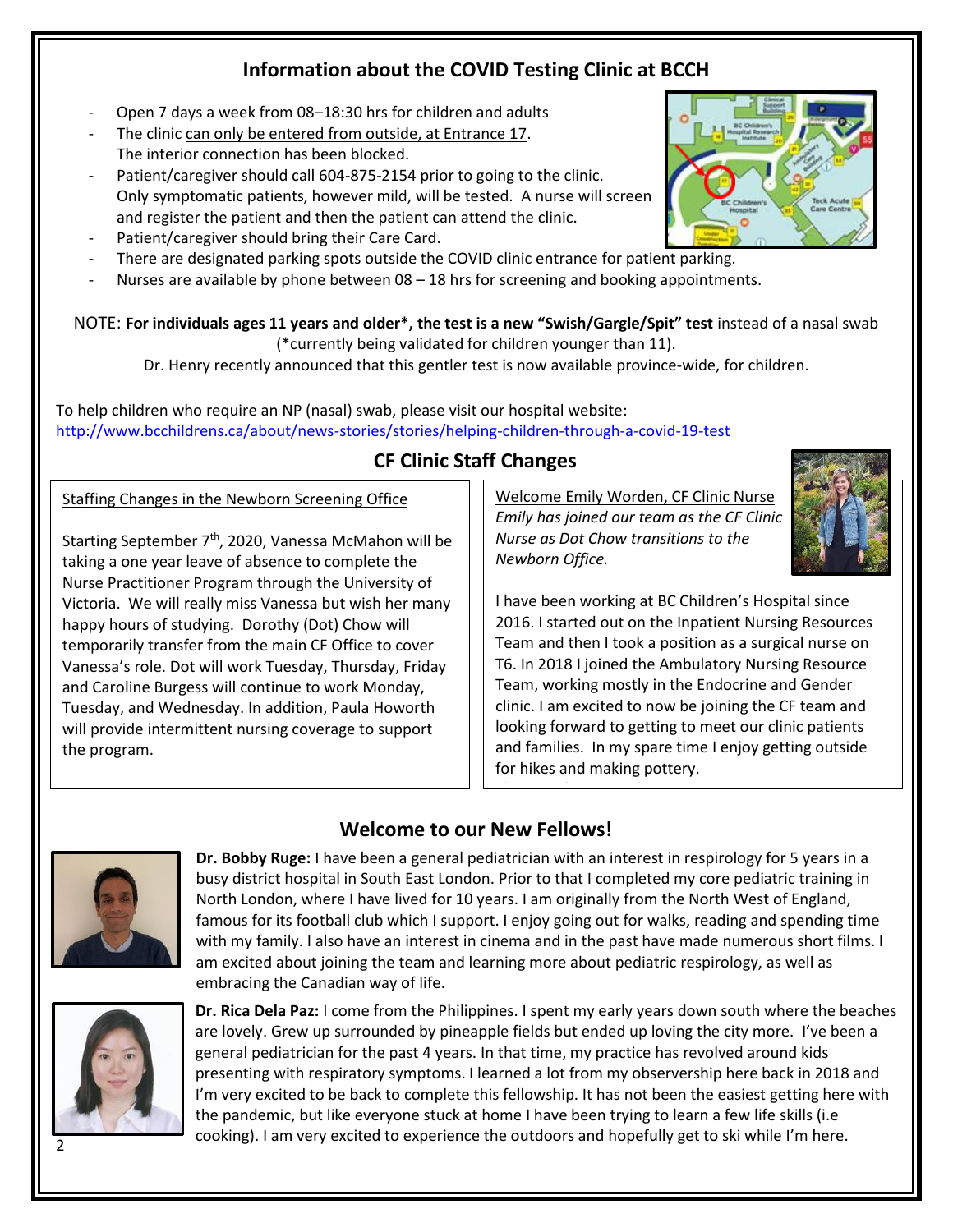# FROM THE CF RESEARCH TEAM

Participating in Clinical Trials can be an important part of a Cystic Fibrosis (CF) patient's journey. A clinical trial is a research study to test new medicine. In many cases, it can be a way to access new treatments that may not be otherwise available in Canada. Often times, there is a greater demand for entry into a trial than there are spots available.

*This quarter's newsletter will address how our CF Centre selects participants and the factors that contribute to the number of spots allocated for a clinical trial.*

#### **How are the number of participants determined for a clinical trial? Who decides it?**

The sponsor (drug company) testing the drug determines the number of CF patients in the whole study. Studies can be large (more than 1000 participants) or small (10 in total for the entire trial). Trial size is determined by a number of things, including the phase of the trial (earlier phase trials are smaller), the goals of the trial (safety trials require fewer participants than efficacy trials), the expected magnitude of treatment effect (a less effective drug needs more participants to prove that it works), how many sites are participating and other factors.

#### **Who can be in the clinical trial?**

All Clinical trials have rules that determine who will be able to participate in the study. This may include things like CF genetics, age, current medications, lung function and what "bugs" have grown on recent cultures. These criteria are specific to each clinical trial and are determined by what drug is being tested, what impacts of the drug ("endpoints") are being studied, and what is needed to gain approval by the regulatory agencies such as Health Canada (HC) and the US Food and Drug Administration (FDA). Remember: just because you aren't eligible able to be in one study, doesn't necessarily mean you can't be in another!



#### **How many spots does each CF Centre get?**

This is determined by the sponsor. Some clinical trials are called Competitive trials, and the number of spots you get is determined by how fast the study can be started. Often the study sponsor will give the site a certain number of spots (for CFTR modulators, this is usually between 1 and 3 spots per clinic). In some cases, if these are filled quickly, the doctor running the study can request another spot. The final number of available slots is often not known until the study is well under way.

#### **How does BCCH select clinical trial participants?**

Our goal is to give the opportunity for all eligible children from our clinic to participate in clinical trials, if they and their families are interested. If we have limited spots and trials are competitive, we will usually look at all kids in our clinic who are eligible based on the study criteria. To ensure everyone has an equal chance of being selected, we put all the eligible patient names on a piece of paper and then put them into a box. A CF team member who is not part of the study team will choose as many names as we have spots.

A member of the research team will then contact those individuals to ask if they are interested in being in the study.



#### **What happens if an eligible patient who was randomly selected says no to participating?**

3 until the spot is filled. If an eligible patient who was selected says no to participating in a study, then another name is selected as above